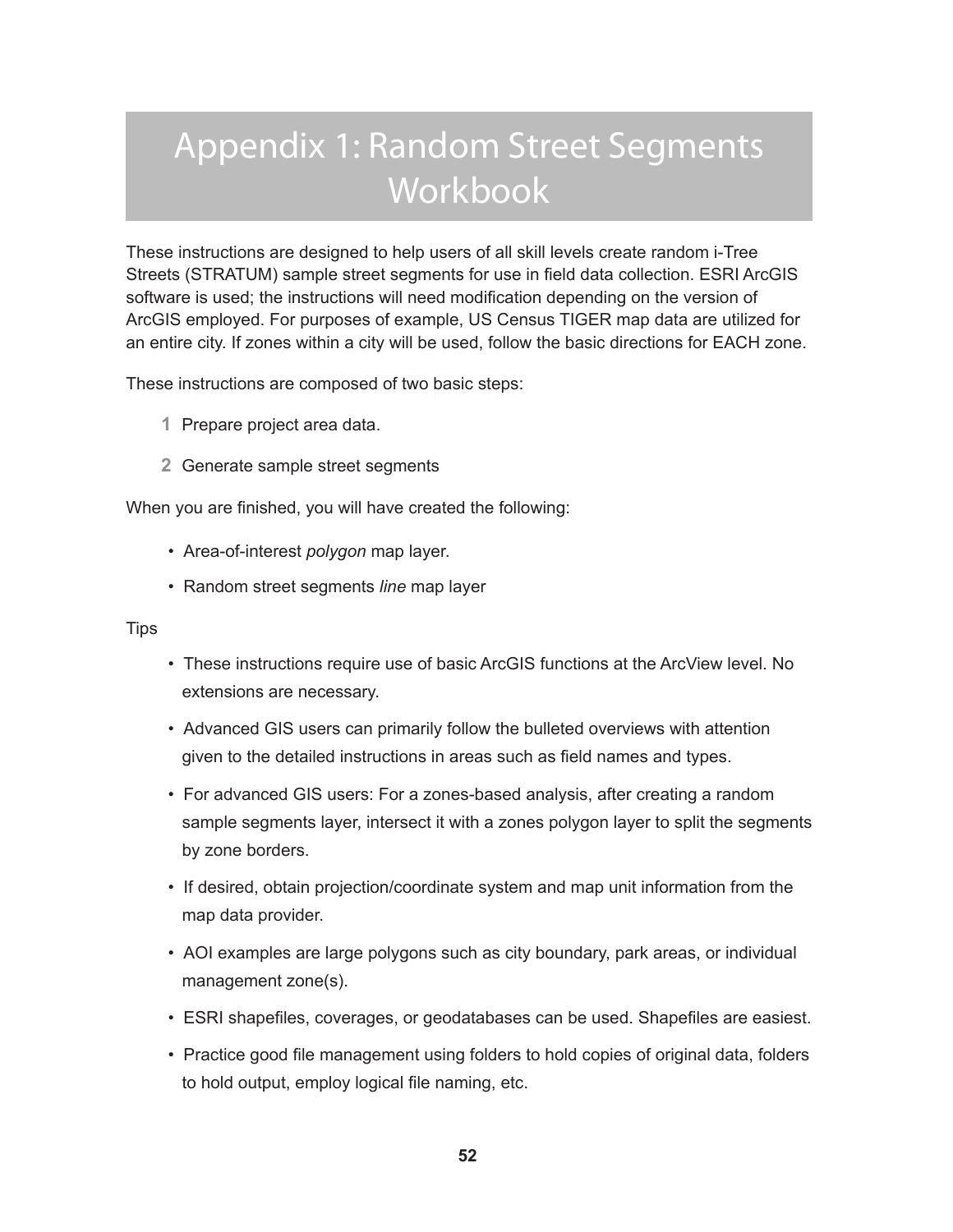- Save your work in an ArcGIS \*.mxd project periodically through all steps.
- You may need to turn off any pop-up blockers in your web browser when downloading data.

### Common tools



# Project Area Data Preparation

### *Overview*

- Obtain a GIS map layer representing the area-of-interest (AOI) polygon(s) for your project area.
- Obtain a GIS map layer representing the street centerlines for your project area.
- Launch the ArcMap application of ArcGIS at the ArcView, ArcEditor, or ArcInfo level.
- Save an \*.mxd project file with a name and location of your choice.
- Load the AOI and streets map layers into the view.
- If needed, select the specific AOI polygon(s) from any others present that best represent your project area.
- Export the selected AOI polygon(s).
- If needed, select (or clip) only the street lines that lay within your AOI.
- Export selected street lines.

### *Results*

- AOI map layer composed of one or more polygons
- Associated street lines map layer.

# *Detailed instructions*

**1** To begin, you'll need to obtain a shapefile that outlines your area-of-interest (AOI). Possible sources include a local government or school GIS Department or an online resource such as ESRI's Free Data (http://www.esri.com/data/free-data):For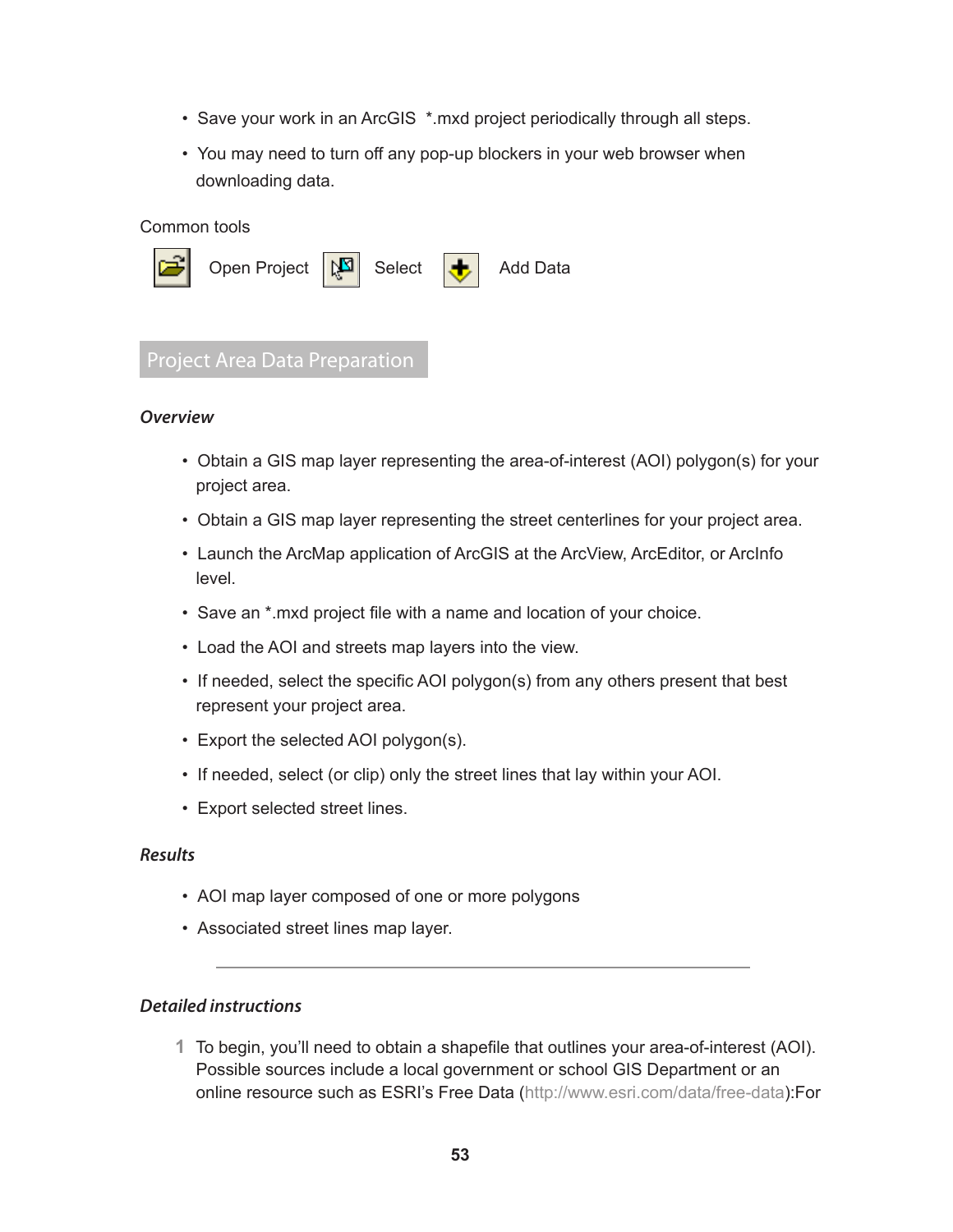example, you can use the US Census TIGER map data to obtain shapefiles of counties:

- **a** To obtain US Census TIGER map data for counties, scroll to "Downloadable Data" on the web page.
- **b** Click the **Census 2010 TIGER/Line Data** link.
- **c** On the Census web page, click **Web interface** under Download by Type.
- **d** Under "Select a layer type" choose County Subdivisions.
- **e** Choose the appropriate state under "County Subdivision 2010".
- **f** Select the appropriate county. Click **Download**.
- **g** Save the resulting file when prompted and unzip into your working directory, or another location that you can easily find again.
- **2** You'll also need a shapefile of road centerlines. To obtain these from the US Census TIGER map data, scroll to "Downloadable Data" on the web page.
	- **a** Click the **Census 2010 TIGER/Line Data** link.
	- **b** On the Census web page, click the **Web interface** link under Download by Type.
	- **c** Under "Select a layer type" choose **Roads**.
	- **d** Under "All Roads" choose the appropriate state and then the appropriate county.
	- **e** Save the resulting file when prompted and unzip into your working directory, or another location that you can easily find again.
- **3** Launch ESRI's ArcMap application.
- **4** Use the **Add Data** button to browse to and load the TIGER **County Subdivisions** and **Line Features – Roads** map layers to the current view. If an "Unknown Spatial Reference" message appears, click **OK** to move past it.
- **5** TIGER County Subdivisions data are typically organized by county and often include multiple place polygons. Use the **Select** tool to select your specific AOI polygon from those on the screen. Peruse the attribute table or use the feature labeling functions to help identify your AOI polygon if necessary.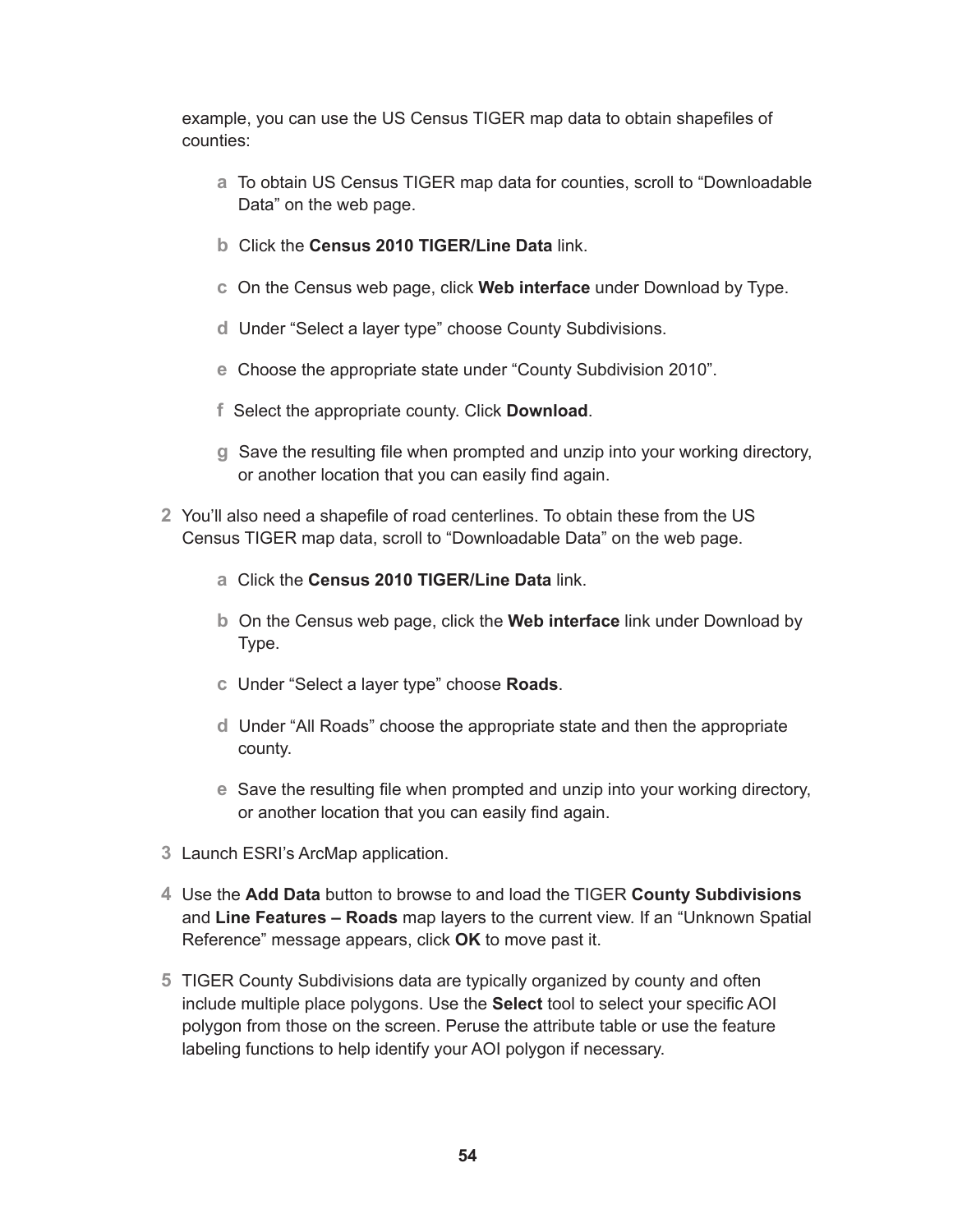

- **6** Export the selected AOI polygon(s) to a separate map layer and add the exported layer to the view:
	- **a** Right-click on the **TIGER County Subdivisions** map layer and select **Data** > **Export Data**.
	- **b** Verify that the **Export** drop-down list is set to **Selected features**.
	- **c** Choose an appropriate name for the AOI polygon map layer and save it.
	- **d** When prompted, click **Yes** to add the exported data as a map layer to the view.
- **7** Query the TIGER Road Lines map layer to select street segments suitable for sampling:
	- **a** In the **Table of Contents (TOC)** map layer list, click the **Road Lines** map layer to select it (verify the map layer is also checked in the TOC and thus visible in the map view).
	- **b** From the main menu, choose **Selection** > **Select by Attributes.**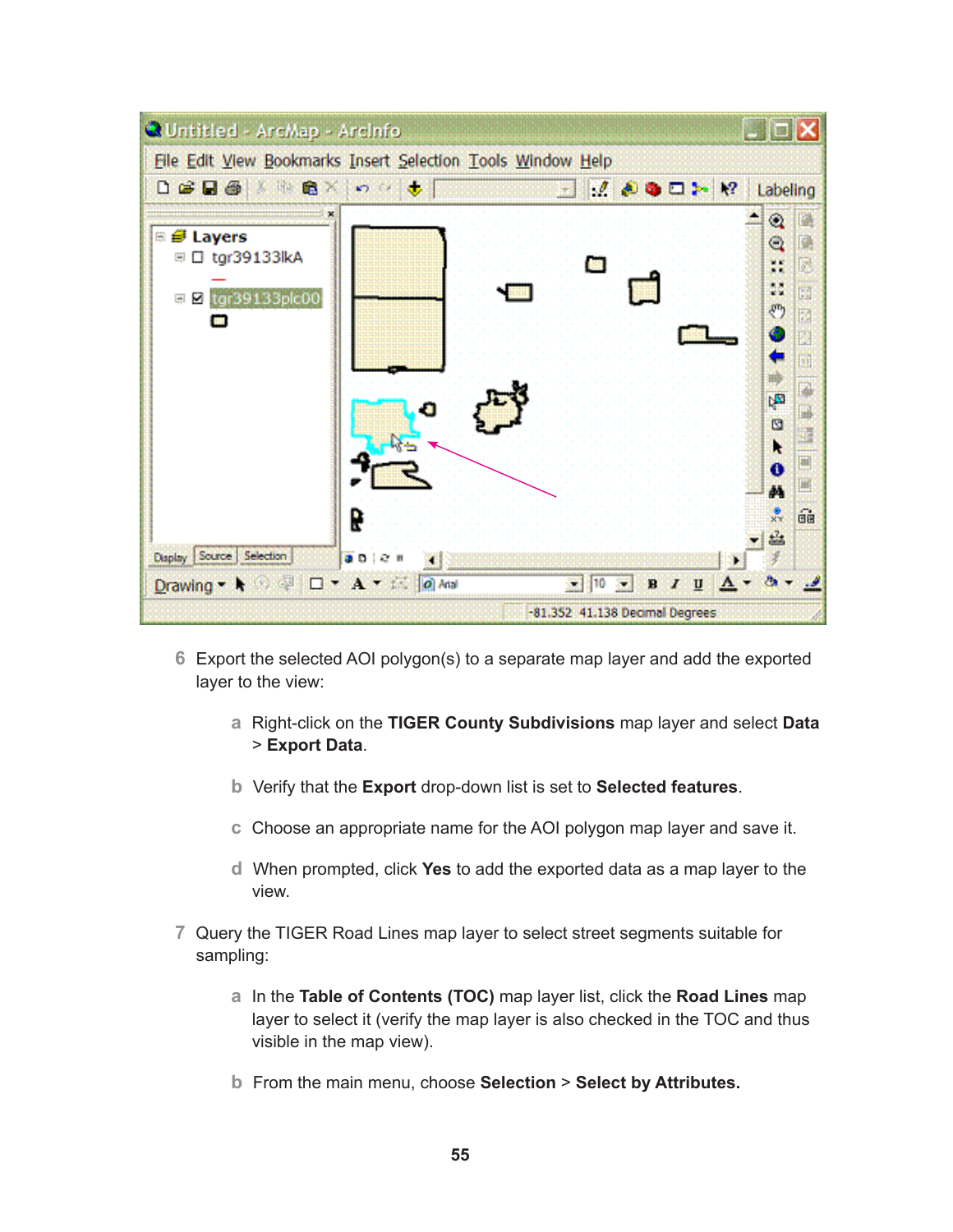**c** In the resulting dialog window:

Verify that the **Road Lines** map layer is selected from the drop-down list.

Verify the chosen method is set to **Create new selection**.

Copy and paste this query below into the query box at the bottom of the window:

**"MTFCC" = 'S1200' OR "MTFCC" = 'S1400' OR "MTFCC" ='C3061' OR "MTFCC" = 'C3062'** 

NOTE: These are updated codes for the 2010 Census and differ from pervious Census codes. In addition, this query selects for local, county, and state roads but does NOT include Interstates or Interstate ramps, or private roads, alleys, 4WD tracks, etc. Users may of course choose any set of codes they wish to sample.

- **8** Export the subset of selected TIGER Road Lines to a separate map layer and add the layer to the view:
	- **a** Right-click on the **TIGER Road Lines** map layer and select **Data** > **Export Data**.
	- **b** Verify that the **Export** drop-down list is set to **Selected features**.
	- **c** Choose a name for the selected streets line map layer and save it.
	- **d** When prompted, click **Yes** to add the exported data as a map layer to the view.
- **9** Clip the Street Segments suitable for sampling to fall within only the AOI boundary.
	- **a** Launch the Clip tool via **ArcToolbox** > **Analysis Tools** > **Extract** > **Clip**.
	- **b** Under Input Features, choose your exported Street Segments map layer suitable for sampling.
	- **c** Under Clip Features, choose your exported AOI map layer.
	- **d** Under Output Feature Class, browse to your working folder, enter a name for the clipped roads layer with the extension .SHP (example: myStreets\_ Clip.shp).
	- **e** Leave the XY Tolerance box empty.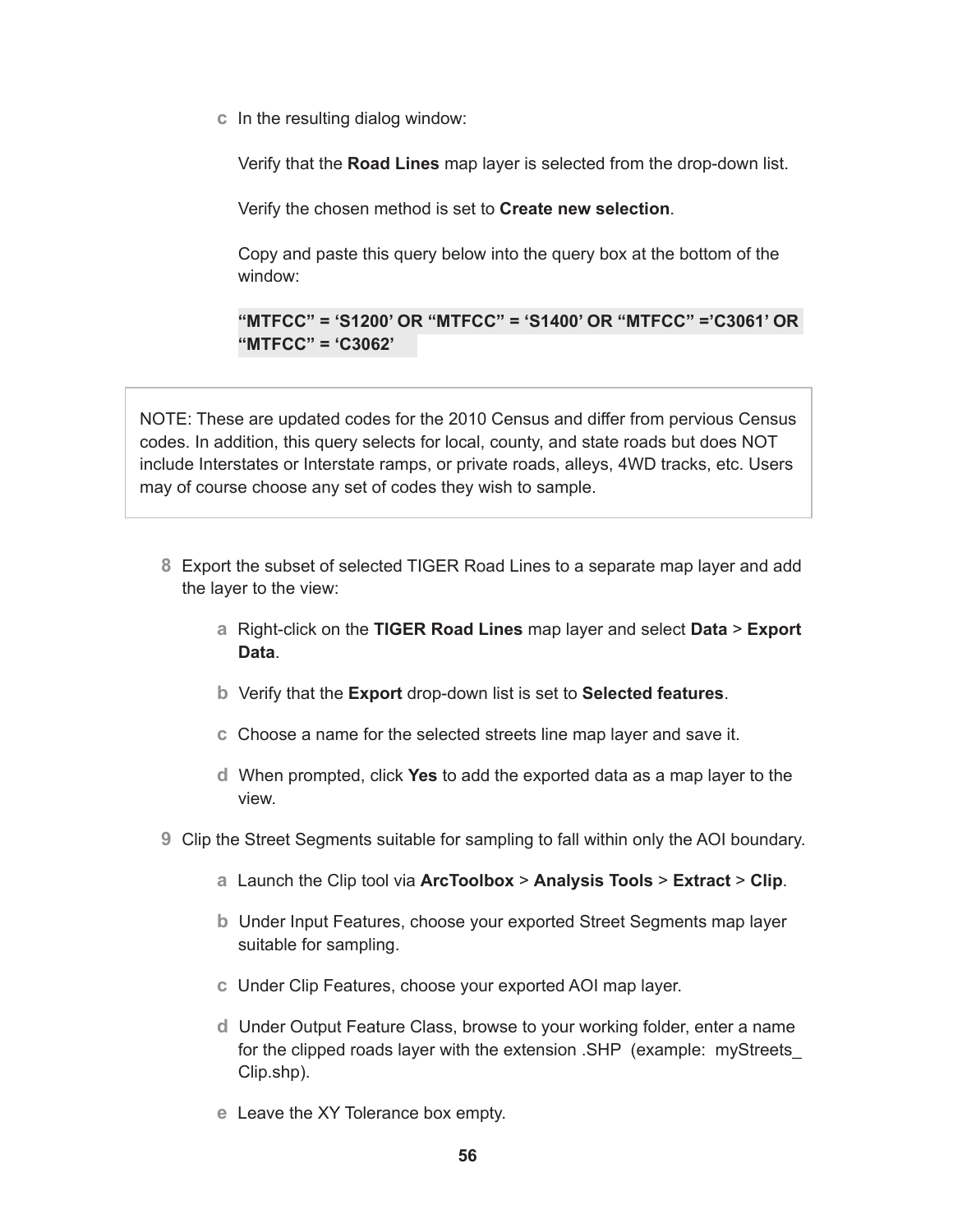- **f** The clipped roads layer should add automatically to the ArcGIS Table of Contents.
- **10** From the main menu, choose **Selection** > **Clear Feature** to unselect the AOI polygon and Streets features.

# *Results*

**Area-of-interest (AOI)** *polygon* **map layer and associated AOI Streets in a** *line* **layer that are suitable for sampling.**

- Verify AOI polygon and Streets map layers are loaded into the map view. It may be necessary to **right-click** the new AOI layer and select **Zoom to Layer**.
- Right-click the new AOI layer name in the map layers list, and choose **Open Attribute Table** to verify you have the correct AOI polygon using an attribute field such as "name".
- Verify the street lines are clipped within the AOI polygon.



The street lines are now ready to be sampled.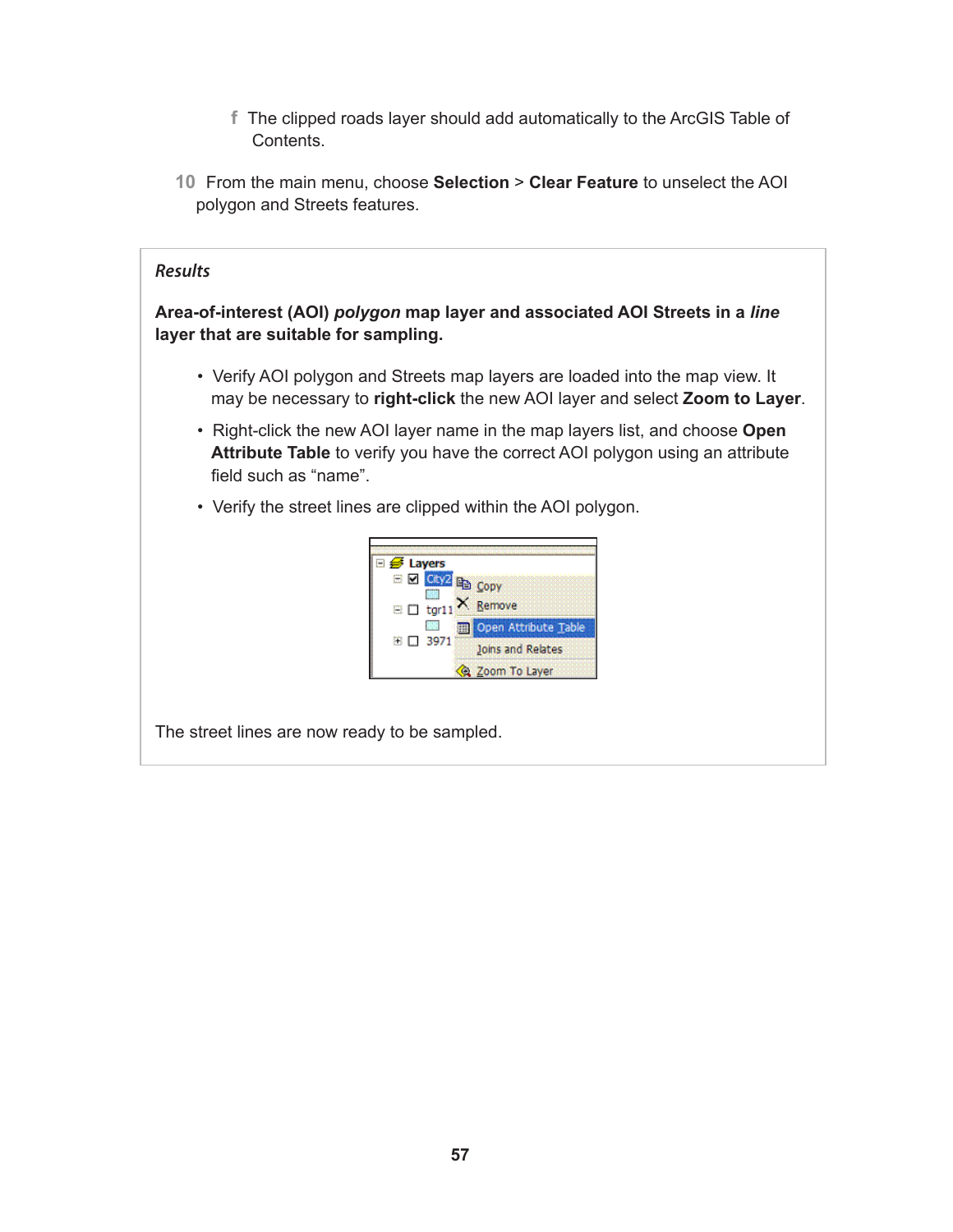# Street Segment Sample Generation

# *Overview*

- Add a field to the Streets data.
- Calculate random number values for the Streets data.
- Select the desired number of street segment samples from the attribute table.
- Export the street sample data and map.

#### *Results*

• Random street segments for field sampling

## *Detailed instructions*

- **1** On the clipped **Streets** map layer, open the table by right-clicking on the **layer name** in the **TOC**.
- **2** Using the **Table Options** button in the upper left of the table window, add a field named **RandomSeg** of type **Double** to the clipped Streets table. Leave the Precision and Scale entries blank.

| ?<br><b>Add Field</b>   |           |        |  |  |  |  |  |
|-------------------------|-----------|--------|--|--|--|--|--|
| Name:                   | RandomSeg |        |  |  |  |  |  |
| Type:                   | Double    |        |  |  |  |  |  |
| <b>Field Properties</b> |           |        |  |  |  |  |  |
| Precision               | 0         |        |  |  |  |  |  |
| Scale                   | 0         |        |  |  |  |  |  |
|                         |           |        |  |  |  |  |  |
|                         |           |        |  |  |  |  |  |
|                         |           |        |  |  |  |  |  |
|                         |           |        |  |  |  |  |  |
|                         |           |        |  |  |  |  |  |
|                         |           |        |  |  |  |  |  |
|                         | OK        | Cancel |  |  |  |  |  |
|                         |           |        |  |  |  |  |  |

**3** Right-click the newly created **RandomSeg** field title and use the **Field Calculator**  to populate the field using the **rnd** function: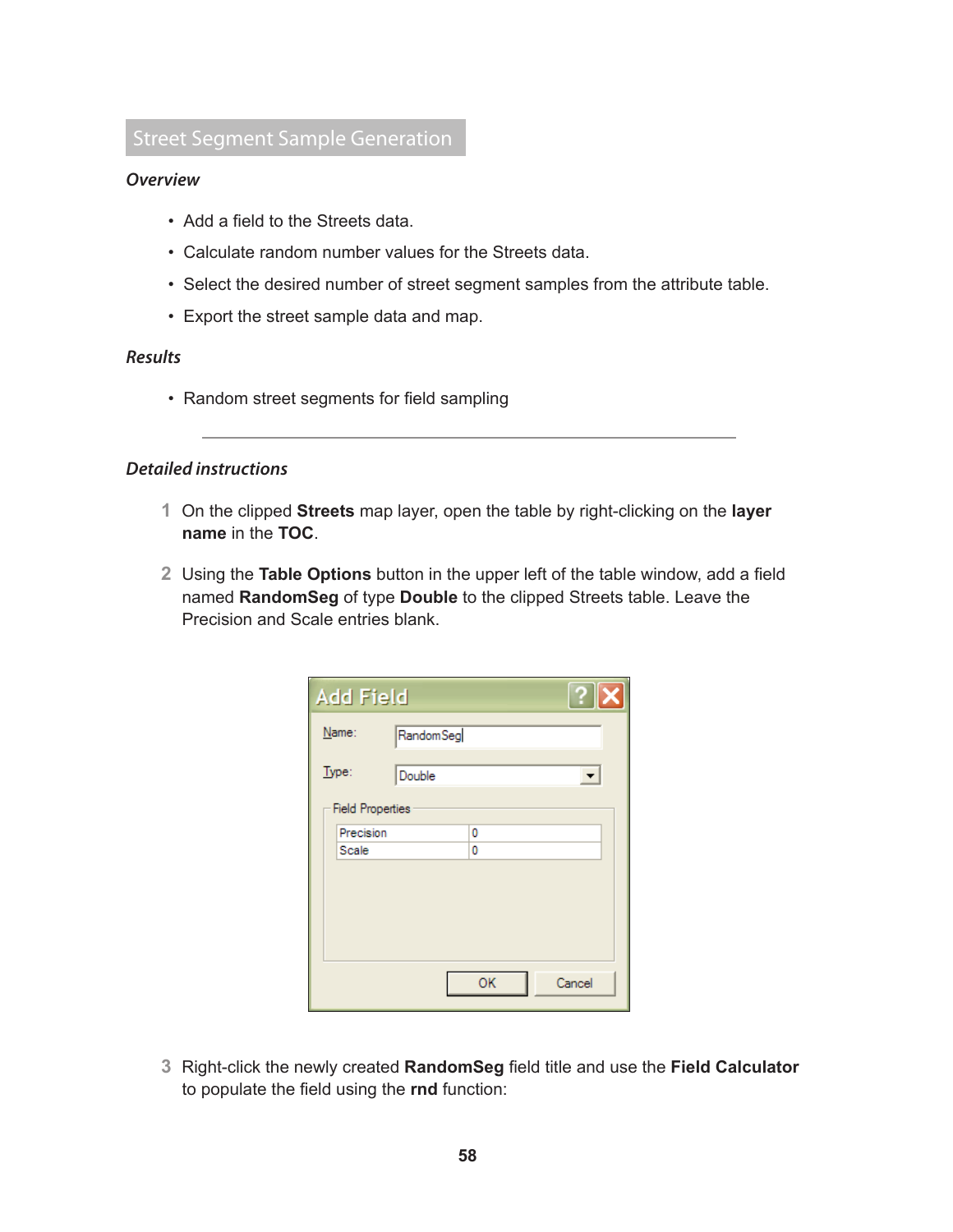| <b>Field Calculator</b>                                                                                                                                                                                    |                                                       |                                                                                                                 |
|------------------------------------------------------------------------------------------------------------------------------------------------------------------------------------------------------------|-------------------------------------------------------|-----------------------------------------------------------------------------------------------------------------|
| Fields:<br><b>FID</b><br><b>TLID</b><br><b>FNODE</b><br><b>TNODE</b><br><b>LENGTH</b><br><b>FEDIRP</b><br><b>FENAME</b><br><b>FETYPE</b><br><b>FEDIRS</b><br><b>CFCC</b><br><b>FRADDL</b><br><b>TOADDL</b> | Type:<br>킈<br>C Number<br>C String<br>$\bigcirc$ Date | Functions:<br>Abs ()<br>Atn ()<br>Cos( )<br>Exp()<br>Fix( )<br>Int $( )$<br>Log()<br>Sin( )<br>Sqr( )<br>*<br>8 |
| $RandomSeg =$                                                                                                                                                                                              | Advanced<br>п                                         | $+$<br>$=$                                                                                                      |
| rnd                                                                                                                                                                                                        |                                                       | Load<br>Save<br>Help                                                                                            |
|                                                                                                                                                                                                            | $\vee$                                                | OK                                                                                                              |
| Calculate selected records only                                                                                                                                                                            |                                                       | Cancel                                                                                                          |

- **4** Once the field is populated, right-click the **RandomSeg** field title to sort the field in ascending order.
- **5** Scroll down the attribute table to reach the desired number of street segments and select them:
	- **a** Click one of the cells in the table to see which record number it is in the **Record count box.**
	- **b** When the desired number of records is found, hold down **Shift** while selecting the records using the gray buttons to the left of the records.
- **6** Close the table window and return to the map view to export the selected Streets map layer samples and add them to the view:
	- **a** Right-click on the clipped **Streets** map layer and select **Data** > **Export Data**.
	- **b** Verify that the **Export** drop-down list is set to **Selected features**.
	- **c** Choose an appropriate name for the selected street samples map layer and save it.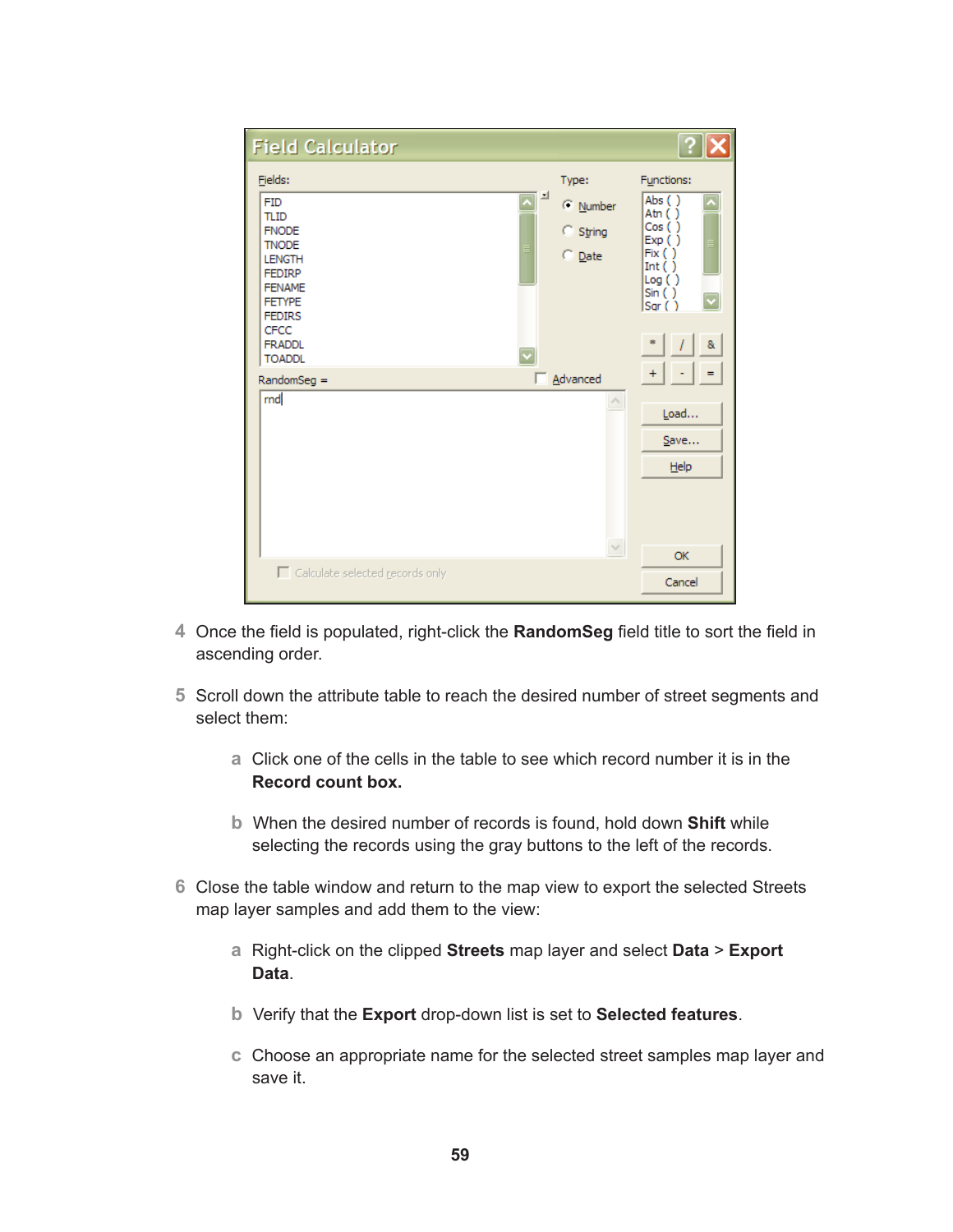- **d** When prompted, click **Yes** to add the exported data as a map layer to the view.
- **7** From the main toolbar, choose **Selection** > **Clear Selected Features** to unselect deisgnatthe Streets features.
- **8** If desired, open the newly created street samples attribute table and export the records for use in Microsoft Excel (for printing, etc.):



- **a** From the **Attribute** table > **Options** button > **Export** > **All records**
- **b** Choose to export as a dBase file, which can be read by MS Excel

| 1335 | 1352 | $0.06106$ M | Mantua   |     | 131         |
|------|------|-------------|----------|-----|-------------|
| 2448 | 2457 | 0.04195     | Summit   | Rd  | $\Delta$ 41 |
| 2104 | 2082 | 0.07055     | Petrarca |     | A41         |
| 1023 | 986  | 0.09051     | Delores  | Ave | A41         |
| 2104 | 2190 | 0.14685     | Petrarca |     |             |

**9** If desired, print a map of the segments for planning and field use:



- **a** Label the street segments with a name field in the map view.
- **b** Recolor the map layers for better visibility by right-clicking on their symbology in the TOC.